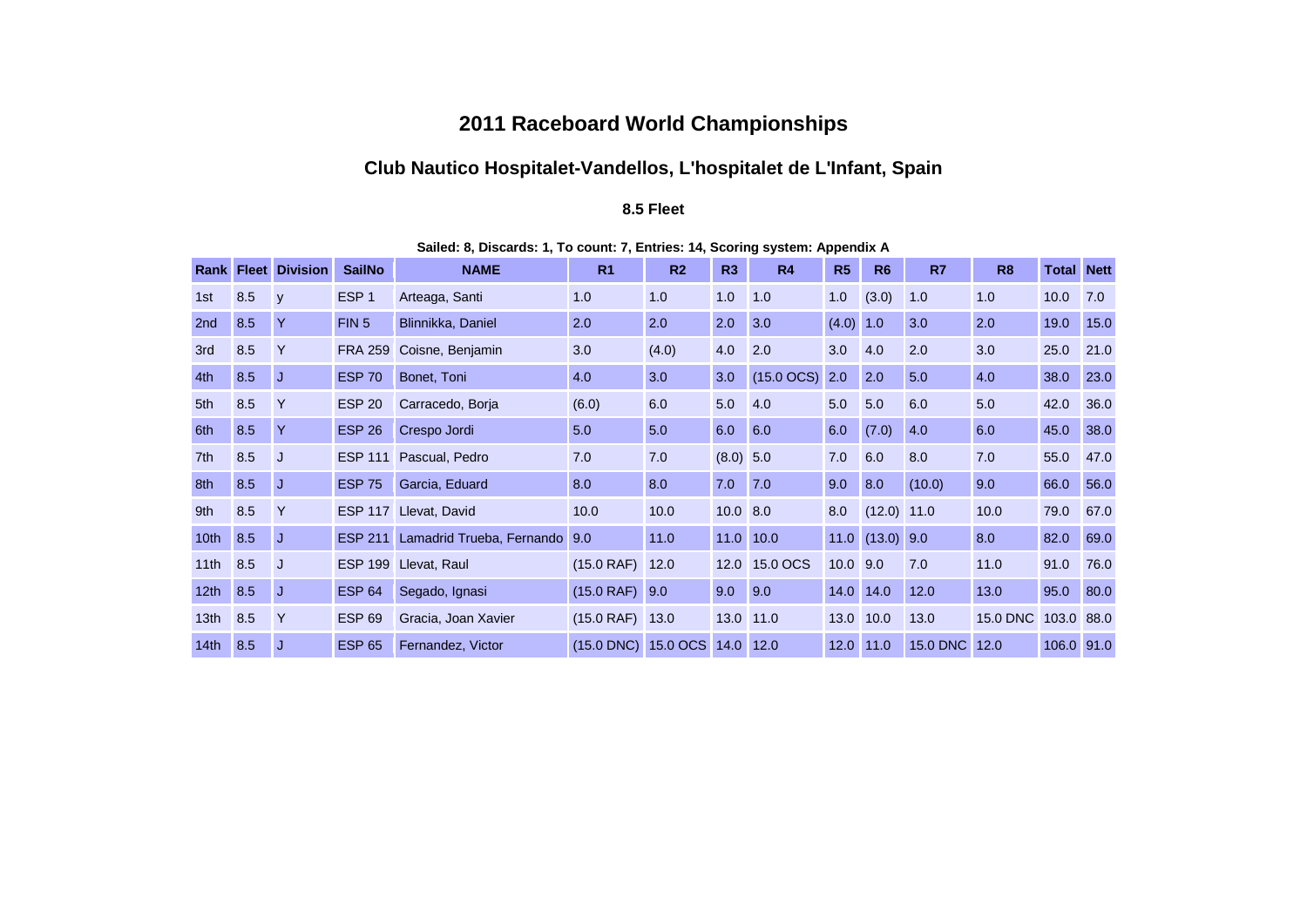#### **8.5W Fleet**

|                 |        | <b>Rank Fleet Division</b> | <b>SailNo</b>  | <b>NAME</b>                          | R <sub>1</sub>  | R <sub>2</sub>  | R <sub>3</sub> | R4  | R <sub>5</sub> | R <sub>6</sub> | R7                                                   | R <sub>8</sub> | <b>Total Nett</b> |      |
|-----------------|--------|----------------------------|----------------|--------------------------------------|-----------------|-----------------|----------------|-----|----------------|----------------|------------------------------------------------------|----------------|-------------------|------|
| 1st             | 8.5W Y |                            | <b>GBR 607</b> | <b>Ellis, Harriet</b>                | (2.0)           | 1.0             | 1.0            | 1.0 | 2.0            | 1.0            | 2.0                                                  | 1.0            | 11.0              | 9.0  |
| 2 <sub>nd</sub> | 8.5W   |                            | <b>ESP 11</b>  | Dominguez, Maria                     | 1.0             | (2.0)           | 2.0            | 2.0 | 1.0            | 2.0            | 1.0                                                  | 2.0            | 13.0              | 11.0 |
| 3rd             | 8.5W J |                            | <b>ESP 543</b> | Lacambra, Mar                        | $(6.0$ RAF) 3.0 |                 | 3.0            | 3.0 | 4.0            | 4.0            | 4.0                                                  | 3.0            | 30.0              | 24.0 |
| 4th             | 8.5W Y |                            | <b>ESP 40</b>  | Mari, Susanna                        | 3.0             | $(6.0$ RAF) 4.0 |                | 4.0 | 3.0            | 3.0            | 3.0                                                  | 6.0 DNC 32.0   |                   | 26.0 |
| 5th             | 8.5W   |                            | <b>POL 99</b>  | Marciniak. Grazyna (6.0 DNF) 6.0 DNC |                 |                 |                |     |                |                | 6.0 DNF 6.0 DNC 6.0 DNC 6.0 DNC 6.0 DNC 6.0 DNC 48.0 |                |                   | 42.0 |

#### **Sailed: 8, Discards: 1, To count: 7, Entries: 5, Scoring system: Appendix A**

### **9.5 Fleet**

| Sailed: 8, Discards: 1, To count: 7, Entries: 50, Scoring system: Appendix A |
|------------------------------------------------------------------------------|
|                                                                              |

|     |     | <b>Rank Fleet Division</b> | <b>SailNo</b>    | <b>NAME</b>        | R <sub>1</sub>     | R <sub>2</sub> | R3     | R <sub>4</sub> | R <sub>5</sub> | <b>R6</b> | R <sub>7</sub> | R <sub>8</sub> | Total      | <b>Nett</b> |
|-----|-----|----------------------------|------------------|--------------------|--------------------|----------------|--------|----------------|----------------|-----------|----------------|----------------|------------|-------------|
| 1st | 9.5 |                            | ESP <sub>9</sub> | Manchon, Curro     | 1.0                | 1.0            | (2.0)  | 2.0            | 2.0            | 1.0       | 1.0            | 2.0            | 12.0       | 10.0        |
| 2nd | 9.5 | M                          | SVK <sub>1</sub> | Pollak, Patrik     | 2.0                | 2.0            | 1.0    | 1.0            | 1.0            | (3.0)     | 3.0            | 1.0            | 14.0       | 11.0        |
| 3rd | 9.5 |                            | <b>ESP 66</b>    | Colomar, Toni      | 3.0                | 4.0            | (6.0)  | 4.0            | 3.0            | 4.0       | 2.0            | 6.0            | 32.0       | 26.0        |
| 4th | 9.5 |                            | <b>ESP 47</b>    | Mayans, Marti Juan | $(51.0$ DNC) 3.0   |                | 8.0    | 3.0            | 4.0            | 2.0       | 9.0            | 5.0            | 85.0       | 34.0        |
| 5th | 9.5 | M                          | <b>GBR 365</b>   | Kay, Mark          | 8.0                | (10.0)         | 4.0    | 5.0            | 5.0            | 6.0       | 6.0            | 7.0            | 51.0       | 41.0        |
| 6th | 9.5 | <b>GM</b>                  | FIN <sub>6</sub> | Blinnikka, Juha    | 7.0                | 6.0            | (11.0) | 10.0           | 7.0            | 5.0       | 10.0           | 4.0            | 60.0       | 49.0        |
| 7th | 9.5 |                            | <b>FRA 89</b>    | Dehouve, Sylvain   | 6.0                | 7.0            | 5.0    | 6.0            | 8.0            | 11.0      | (14.0)         | 9.0            | 66.0       | 52.0        |
| 8th | 9.5 | M                          | <b>JPN 15</b>    | Kazumasa, Sugiura  | 5.0                | 5.0            | 3.0    | 11.0           | 14.0           | 12.0      | (17.0)         | 3.0            | 70.0       | 53.0        |
| 9th | 9.5 | M                          | <b>ESP 36</b>    | Buchau, Alex       | $(51.0$ DNC) $9.0$ |                | 12.0   | 9.0            | 6.0            | 7.0       | 4.0            | 10.0           | 108.0 57.0 |             |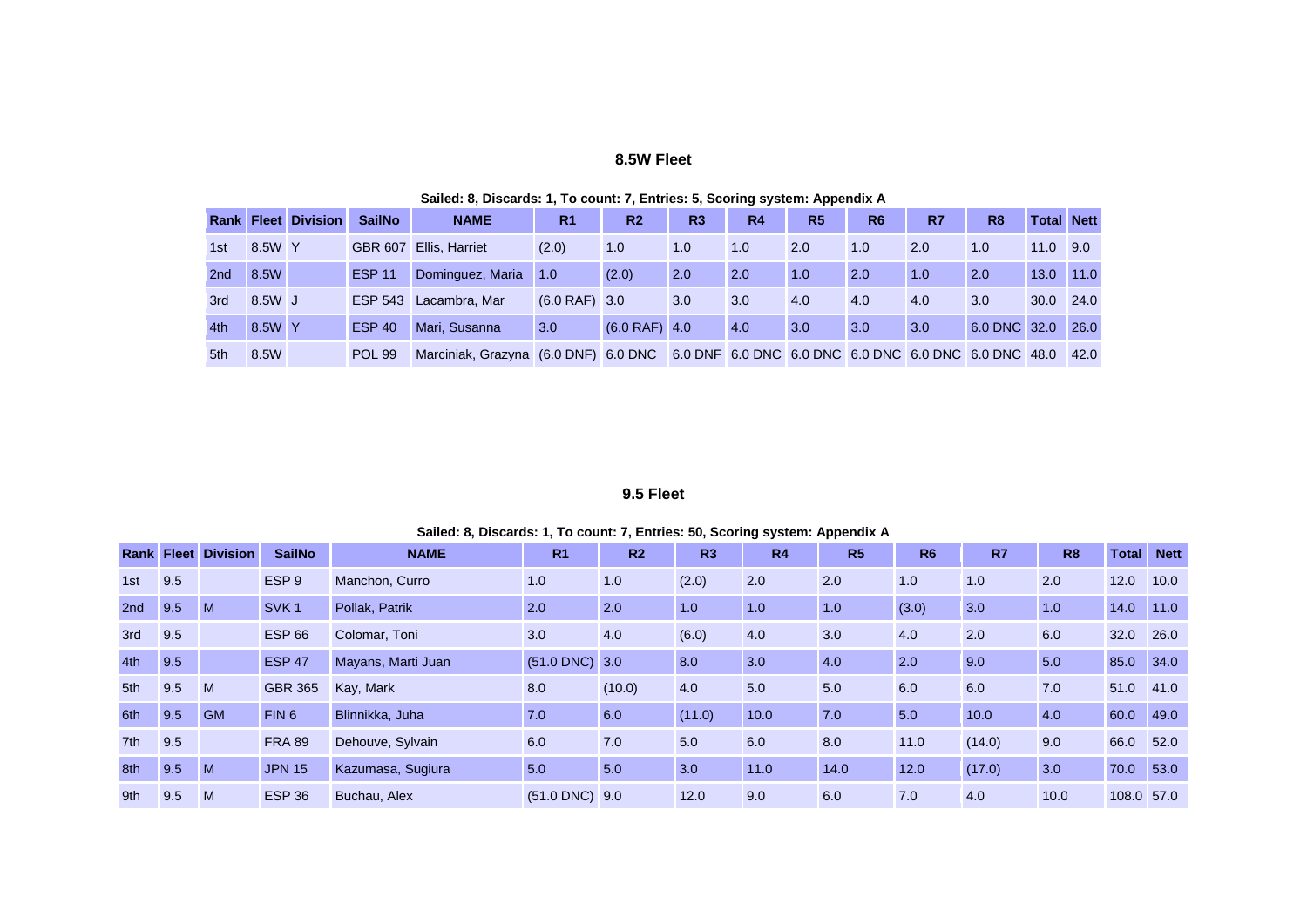| 10th             | 9.5 |              | <b>GBR 720</b>   | White, John                      | 4.0          | 8.0      | 18.0   | 7.0    | 9.0          | 9.0    | 13.0         | (21.0) | 89.0        | 68.0        |
|------------------|-----|--------------|------------------|----------------------------------|--------------|----------|--------|--------|--------------|--------|--------------|--------|-------------|-------------|
| 11th             | 9.5 | <b>GM</b>    | <b>ESP 951</b>   | Lamadrid Rodriguez, Fernando 9.0 |              | 11.0     | 13.0   | 14.0   | (15.0)       | 8.0    | 8.0          | 8.0    | 86.0        | 71.0        |
| 12 <sub>th</sub> | 9.5 | <b>GM</b>    | <b>FRA 58</b>    | Loup, Franck                     | $(51.0$ DSQ) | 12.0     | 7.0    | 8.0    | 17.0         | 20.0   | 12.0         | 16.0   | 143.0 92.0  |             |
| 13 <sub>th</sub> | 9.5 |              | <b>FRA 45</b>    | Watier, Timothee                 | 13.0         | (23.0)   | 14.0   | 13.0   | 13.0         | 17.0   | 11.0         | 13.0   | 117.0 94.0  |             |
| 14 <sub>th</sub> | 9.5 |              | <b>GER 933</b>   | Grundmann, Fabian                | 16.0         | (29.0)   | 20.0   | 16.0   | 11.0         | 10.0   | 7.0          | 17.0   | 126.0 97.0  |             |
| 15 <sub>th</sub> | 9.5 | M            | ESP <sub>4</sub> | Giribet, Gonzalo                 | 10.0         | 13.0     | 16.0   | 12.0   | 16.0         | 18.0   | $(51.0$ OCS) | 12.0   | 148.0       | 97.0        |
| 16th             | 9.5 | M            | <b>POR 73</b>    | Moura, Pedro                     | 14.0         | (16.0)   | 15.0   | 15.0   | 10.0         | 15.0   | 15.0         | 14.0   | 114.0       | 98.0        |
| 17th             | 9.5 | <b>GM</b>    | GBR <sub>0</sub> | Gibson, Christopher              | 12.0         | 14.0     | 9.0    | 21.0   | 20.0         | 14.0   | 20.0         | (23.0) | 133.0       | 110.0       |
| 18 <sub>th</sub> | 9.5 | M            | <b>ARG 355</b>   | Consorte, Fernando               | 21.0         | (24.0)   | 23.0   | 17.0   | 12.0         | 13.0   | 5.0          | 20.0   | 135.0 111.0 |             |
| 19 <sub>th</sub> | 9.5 |              | <b>CZE 110</b>   | Kamensky, Radim                  | 11.0         | 17.0     | 19.0   | 18.0   | (30.0)       | 21.0   | 21.0         | 15.0   | 152.0 122.0 |             |
| 20 <sup>th</sup> | 9.5 | $\vee$       | <b>GER 201</b>   | Homrighausen, Heiner             | 17.0         | 15.0     | 22.0   | 23.0   | 23.0         | (25.0) | 16.0         | 19.0   | 160.0       | 135.0       |
| 21st             | 9.5 | <b>GM</b>    | <b>FRA 171</b>   | Jean, Asia                       | (51.0 RAF)   | 19.0     | 10.0   | 24.0   | 18.0         | 23.0   | 19.0         | 22.0   |             | 186.0 135.0 |
| 22 <sub>nd</sub> | 9.5 | $\mathsf{V}$ | <b>FIN 50</b>    | Mannisto, Kai                    | 20.0         | 18.0     | 17.0   | (25.0) | 21.0         | 19.0   | 18.0         | 25.0   | 163.0       | 138.0       |
| 23rd             | 9.5 | M            | <b>ESP 54</b>    | Pascual, Alberto                 | 18.0         | 21.0     | (30.0) | 27.0   | 22.0         | 16.0   | 22.0         | 27.0   | 183.0       | 153.0       |
| 24th             | 9.5 | <b>GM</b>    | <b>GER 475</b>   | Kowollik, Christian              | 22.0         | 20.0     | 26.0   | 19.0   | 24.0         | 22.0   | (28.0)       | 24.0   | 185.0       | 157.0       |
| 25 <sub>th</sub> | 9.5 | V            | <b>POL 125</b>   | Frydrychowicz, Pawel             | 19.0         | 30.0     | 27.0   | (31.0) | 19.0         | 27.0   | 27.0         | 18.0   | 198.0       | 167.0       |
| 26th             | 9.5 | M            | <b>CZE 113</b>   | Kamensky, Pavel                  | 23.0         | 22.0     | (34.0) | 28.0   | 25.0         | 24.0   | 26.0         | 26.0   | 208.0       | 174.0       |
| 27th             | 9.5 |              | <b>ARG 314</b>   | De Carolis, Javier               | 27.0         | 28.0     | 25.0   | 20.0   | (32.0)       | 31.0   | 25.0         | 31.0   | 219.0       | 187.0       |
| 28th             | 9.5 |              | <b>POL 236</b>   | Chalupczak, Adam                 | 15.0         | 25.0     | 24.0   | 26.0   | (35.0)       | 28.0   | 34.0         | 35.0   | 222.0       | 187.0       |
| 29th             | 9.5 | M            | <b>ARG 317</b>   | Azzoni, Marcelo                  | 26.0         | 26.0     | 28.0   | 30.0   | 26.0         | (32.0) | 29.0         | 29.0   | 226.0       | 194.0       |
| 30th             | 9.5 | <b>GM</b>    | <b>AUS 368</b>   | Reynolds, Richard                | 24.0         | 31.0     | 21.0   | 33.0   | 31.0         | (34.0) | 32.0         | 28.0   | 234.0       | 200.0       |
| 31st             | 9.5 |              | <b>ARG 371</b>   | Gonzalez, Sebastian              | 25.0         | 32.0     | (43.0) | 29.0   | 27.0         | 33.0   | 24.0         | 38.0   | 251.0       | 208.0       |
| 32 <sub>nd</sub> | 9.5 |              | <b>ESP 711</b>   | <b>Soriano Torres</b>            | 34.0         | 27.0     | 32.0   | 36.0   | 28.0         | (37.0) | 30.0         | 30.0   | 254.0       | 217.0       |
| 33rd             | 9.5 | <b>GM</b>    | <b>ARG 373</b>   | Barquero, Juan                   | 28.0         | 34.0     | 31.0   | (38.0) | 33.0         | 29.0   | 31.0         | 36.0   | 260.0       | 222.0       |
| 34th             | 9.5 |              | <b>NOR 40</b>    | <b>Arne Nervik</b>               | $(51.0$ DNC) | 51.0 DNC | 33.0   | 22.0   | 29.0         | 30.0   | 33.0         | 33.0   | 282.0       | 231.0       |
| 35 <sub>th</sub> | 9.5 |              | <b>FRA 619</b>   | Ghio, Jean Jacques               | 29.0         | 33.0     | 36.0   | 32.0   | $(51.0$ DNC) | 43.0   | 37.0         | 32.0   | 293.0 242.0 |             |